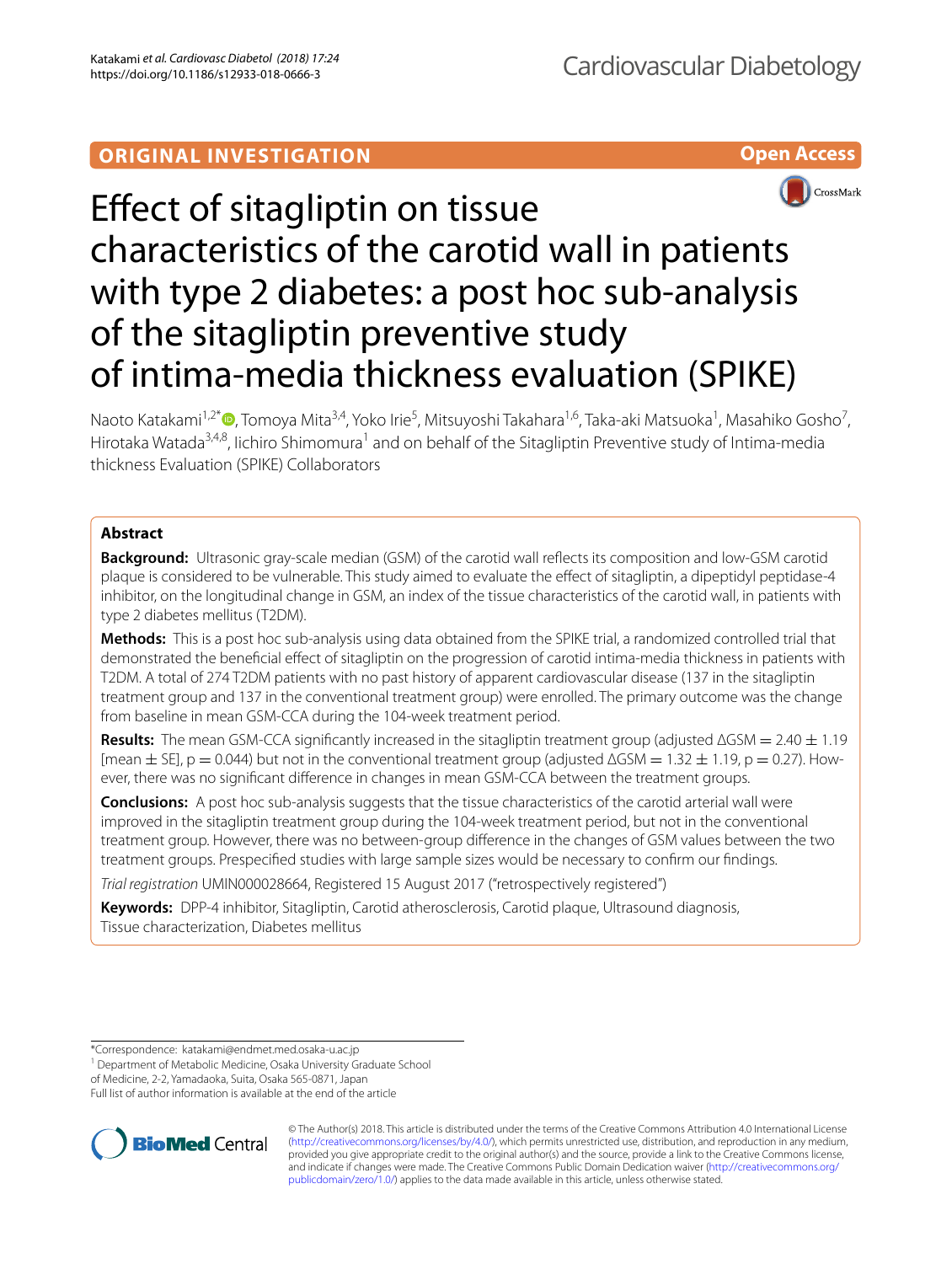## **Introduction**

Disruption of unstable atherosclerotic plaque plays a crucial role in the pathogenesis of cardiovascular disease (CVD) events. Plaque disruption is dependent on the tissue characteristics of the plaque lesion: the lipid content, the presence of neovascular vessels, infammatory cells in the atheroma, and the thickness of the fibrous cap  $[1-4]$  $[1-4]$ . Since diabetes mellitus (DM) is related to increased vulnerability to plaque disruption and higher incidence of clinical CVD [\[5](#page-7-2)], stabilization of unstable plaque would be critical to reducing the incidence of CVD events in the management of DM.

Dipeptidyl peptidase-4 (DPP-4) inhibitors, which inhibit the degradation of active incretins including glucagon-like polypeptide-1 (GLP-1) by DPP-4, increase the concentration of active incretins and thereby improved glycemic control with low hypoglycemia risk. Furthermore, these agents potentially have anti-atherosclerotic properties beyond their glucoregulatory efects [\[6](#page-7-3), [7\]](#page-7-4). Several experimental studies have shown that DPP-4 inhibitors can inhibit foam cell formation and atherosclerosis in both GLP-1-dependent and GLP-1-independent manners  $[8-13]$  $[8-13]$ . Such anti-inflammatory and anti-atherosclerotic efects of DPP-4 inhibitors have also been confrmed by studies conducted in clinical settings [\[14](#page-8-1), [15\]](#page-8-2). Furthermore, several studies demonstrated that DPP-4 inhibitors prevented increase in carotid intima-media thickness (IMT), an established marker of early-stage atherosclerosis  $[16–19]$  $[16–19]$  $[16–19]$  $[16–19]$ , in patients with type 2 diabetes (T2DM) compared with conventional treatment [\[20](#page-8-5)[–22\]](#page-8-6). However, little is known about the efect of DPP-4 inhibitors on the tissue characteristics of atherosclerotic lesions in the carotid wall.

Interestingly, a recent study indicates that noninvasive ultrasonic tissue characterization of carotid plaque using gray-scale median (GSM) refects plaque composition. Low-GSM plaque, which is characterized by high lipid content, neovascular vessels, and infammatory infltration, is considered to be particularly unstable [\[23\]](#page-8-7). Furthermore, the GSM value in the carotid wall can serve as a predictor of future CVD events  $[24–26]$  $[24–26]$  $[24–26]$ . The presence of echolucent low GSM plaque as well as plaque thickness were independent predictors of CVD, even after adjustment for other risk factors, and the addition of plaque echogenicity (presence/absence of echolucent plaque) and plaque thickness to the conventional risk factors and plaque thickness resulted in further and signifcant improvement of the risk prediction of CVD in asymptomatic patients with T2DM [[25](#page-8-10)]. Thus, IMT and GSM reflect different aspects of atherosclerotic changes in the prediction of and the risk of cardiovascular disease. Therefore, it would be worthwhile to evaluate the efect of anti-diabetic agents on the longitudinal change in the GSM value.

The aim of the present study is to evaluate the effect of sitagliptin, a DPP-4 inhibitor, on the longitudinal change in the GSM value, an index of the ultrasonic tissue characteristics of the carotid wall, in patients with T2DM, using data obtained from the Sitagliptin Preventive study of Intima-media thickness Evaluation (SPIKE) trial [[22](#page-8-6)].

## **Research design and methods**

The present study was a post hoc analysis based on data obtained from the Sitagliptin Preventive study of Intima-media thickness Evaluation (SPIKE) trial [\[22](#page-8-6)]. The original SPIKE trial was a prospective, randomized, open-label, multicenter, blinded end point (PROBE) study to evaluate the efficacy of sitagliptin in preventing the progression of atherosclerosis in patients with T2DM and the primary outcome was the change in carotid IMT during the 2-year intervention period. The study design, study schedule, and outcomes of the original SPIKE trial have been described in detail previously [\[22\]](#page-8-6).

## **Subjects**

Participants eligible for the SPIKE trial were patients with T2DM in whom the target of blood glucose control specifed in the Treatment Guide for Diabetes (Edited by Japan Diabetes Society in 2010) was not achieved (HbA1c  $\geq$  7.0%), despite insulin therapy in addition to dietary/exercise therapy or concomitant therapeutic drugs for T2DM other than DPP-4 inhibitors over a period of 3 months or longer. Exclusion criteria were (1) type 1 diabetes mellitus or secondary diabetes, (2) severe infections before or after surgery or severe trauma, (3) myocardial infarction, angina pectoris, cerebral stroke, or cerebral infarction, (4) retinopathy requiring laser photocoagulation and/or vitrectomy, or history of these treatments within 1 year, (5) moderate or severe renal dysfunction (serum creatinine: male,  $\geq 1.4$  mg/ dL; female,  $\geq 1.2$  mg/dL), (6) severe liver dysfunction (aspartate aminotransferase  $\geq$  100 IU/L), (7) moderate or severe heart failure (New York Heart Association stage III or higher), (8) under treatment with an incretin preparation, such as other DPP-4 inhibitors, at the start of the study, (9) receiving therapeutic drugs not concomitantly administrable with incretin preparations with regard to the National Health Insurance program, such as DPP-4 inhibitors, at the start of the study, (10) pregnant, lactating, or possibly pregnant females or those planning to become pregnant, (11) medical history of hypersensitivity to investigational drugs, or (12) judged as ineligible by clinical investigators.

T2DM patients with no past history of apparent CVD who periodically attended the Outpatient Diabetes Clinics at 12 centers across Japan were asked to participate in this study and all patients who agreed to participate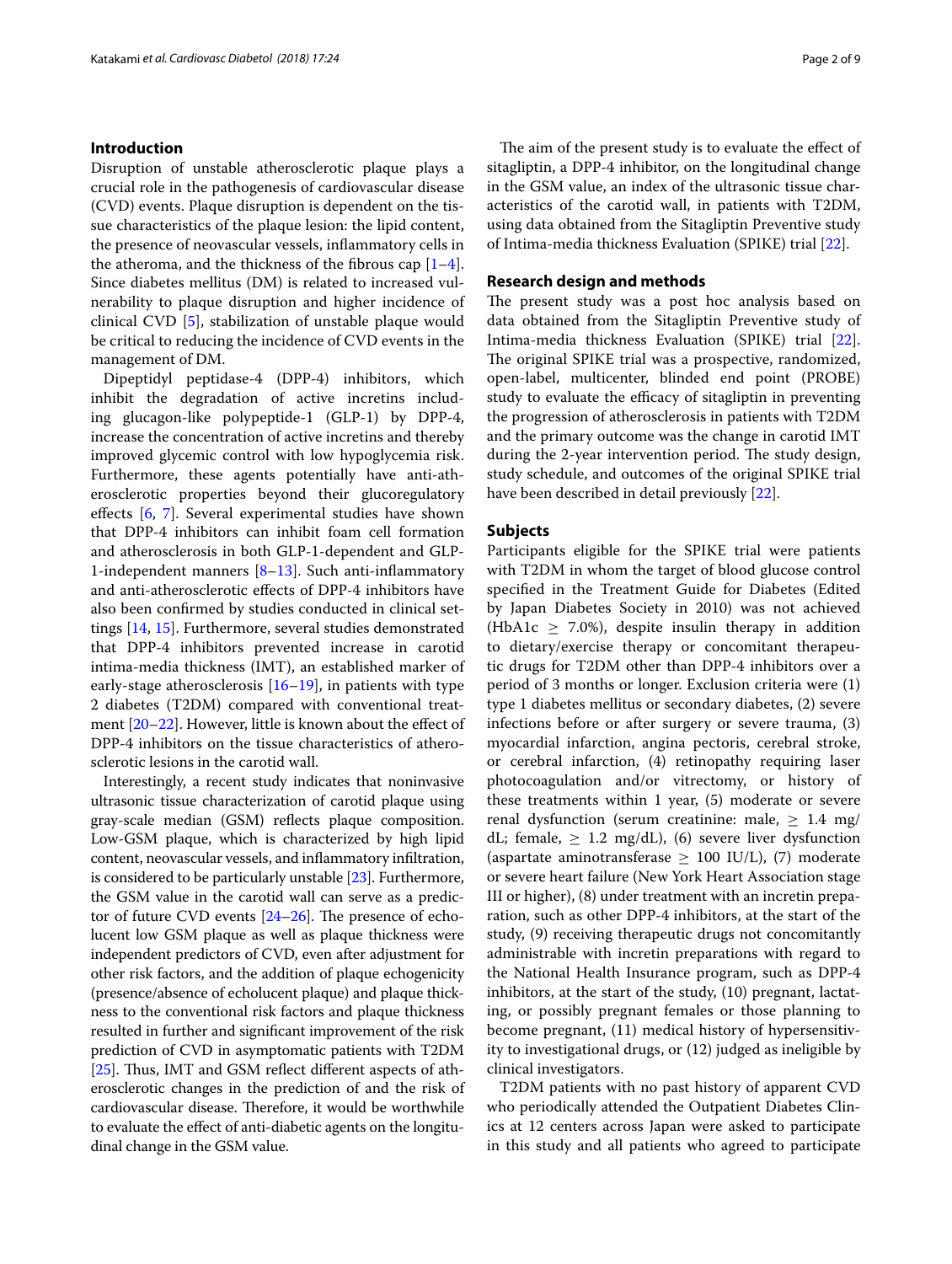were enrolled. Originally, a total of 282 patients were enrolled and randomly allocated into either the sitagliptin treatment group ( $n = 142$ ) or the conventional treatment group (using drugs other than the DPP-4 inhibitor)  $(n = 140)$ . After excluding 8 patients from analyses (they withdrew from the study and/or objected to the inclusion of their data in any analysis), 137 subjects in the sitagliptin treatment group and 137 in the conventional treatment group were included in the full analysis set.

The protocols of the original study and this sub-analysis were approved by the Institutional Review Board of each participating institution in compliance with the Declaration of Helsinki and current legal regulations in Japan. Written informed consent was obtained from all the participants after full explanation of the study.

This study has been registered on the University Hospital Medical Information Network Clinical Trials Registry, which is a non-proft organization in Japan and meets the requirements of the International Committee of Medical Journal Editors (UMIN000007396, UMIN000028664).

## **Ultrasound examination**

B-mode ultrasonography of the carotid artery was performed using an ultrasound machine with a high-frequency (> 7.5-MHz) linear transducer. According to the guidelines of the Japan Society of Ultrasonics [\[27](#page-8-11)], scanning of the extracranial common carotid artery (CCA), the carotid bulb, and the internal carotid artery in the neck was performed bilaterally in three diferent longitudinal projections as well as transverse projections. The IMT was measured as the distance between 2 parallel echogenic lines corresponding to the blood-intima and media-adventitia interface on the posterior wall of the artery. The measurements of mean IMT of the CCA (mean-IMT-CCA) were performed using automated digital edge-detection software (IntimaScope; MEDIA CROSS, Tokyo, Japan)  $[28]$  $[28]$ . The software system averaged 200 points of IMT values in the segment 2 cm proximal to the dilation of the carotid bulb. The measurements of maximum IMT of the CCA (max-IMT-CCA) were performed at the site of the thickest point in the CCA. The method for determining IMT has been described in detail in previous reports [[22\]](#page-8-6).

The echogenicity of the arterial wall was evaluated based on the GSM method in a gray-scale range of 0–255 (0 as the darkest and 255 as the brightest tone). Adobe Photoshop software (Adobe Systems, version 7.0, San Jose, CA, USA) was used for image standardization and calculation of gray-scale values. In accordance with the previous report, the standardization of the B-mode image was performed using a curve option, so that the GSM for the blood ranged from 0 to 5, and for the adventitia from 185 to 195  $[29]$  $[29]$  $[29]$ . Then, the mean-IMT-CCA area (the segment 2 cm proximal to the dilation of the carotid bulb) was delineated with a freehand tool, and the GSM of the selected area was read from the entire delineated area. Similarly, if there was an atherosclerotic plaque lesion (i.e. focal elevated lesion with max-IMT-CCA > 1.0 mm), the GSM of the plaque lesion was also measured using the same method. In the event multiple plaque lesions were found in one individual, the plaque with the greatest thickness was subject to GSM measurement and the GSM value was used as the subject's representative value. To avoid inter-reader variability, all scans were electronically stored and read in random order by a single reader (K. A.) who was unaware of the clinical characteristics and the treatment group of the subjects.

## **Outcome measures**

The primary outcome of this study was the change of GSM value in the mean-IMT-CCA area (especially, the arithmetic average of the right and the left GSM values in one individual) during the 104-week observation period. In cases where atherosclerotic plaque lesions were found, the changes of the GSM value in the plaques were also evaluated. The definitions of the GSM measures used in this study are as follows:

- Mean GSM-CCA: the primary outcome of this study. The arithmetic average of the right and left GSM-CCA values. (If either the right or left GSM-CCA value was not obtained, the value of the other side was used as the mean GSM-CCA value).
- •• Right GSM-CCA: the GSM value of the intimamedia complex measured in the mean-IMT-CCA area (the segment 2 cm proximal to the dilation of the carotid bulb) of the right common carotid artery.
- •• Left GSM-CCA: the GSM value of the intima-media complex measured in the mean-IMT-CCA area (the segment 2 cm proximal to the dilation of the carotid bulb) of the left common carotid artery.
- •• Right GSM-plaque: the GSM value of the plaque lesion (max-IMT-CCA  $> 1.0$  mm) with the greatest thickness measured in the right common carotid artery.
- Left GSM-plaque: the GSM value of the plaque lesion (max-IMT-CCA  $> 1.0$  mm) with the greatest thickness measured in the left common carotid artery.

## **Statistical analyses**

All values are reported as mean  $\pm$  SD, median (range), or actual number of subjects with the percentage in parentheses.

The primary end point was the change in GSM of the carotid wall from baseline to 104 weeks. The primary analysis was performed using the mixed-efects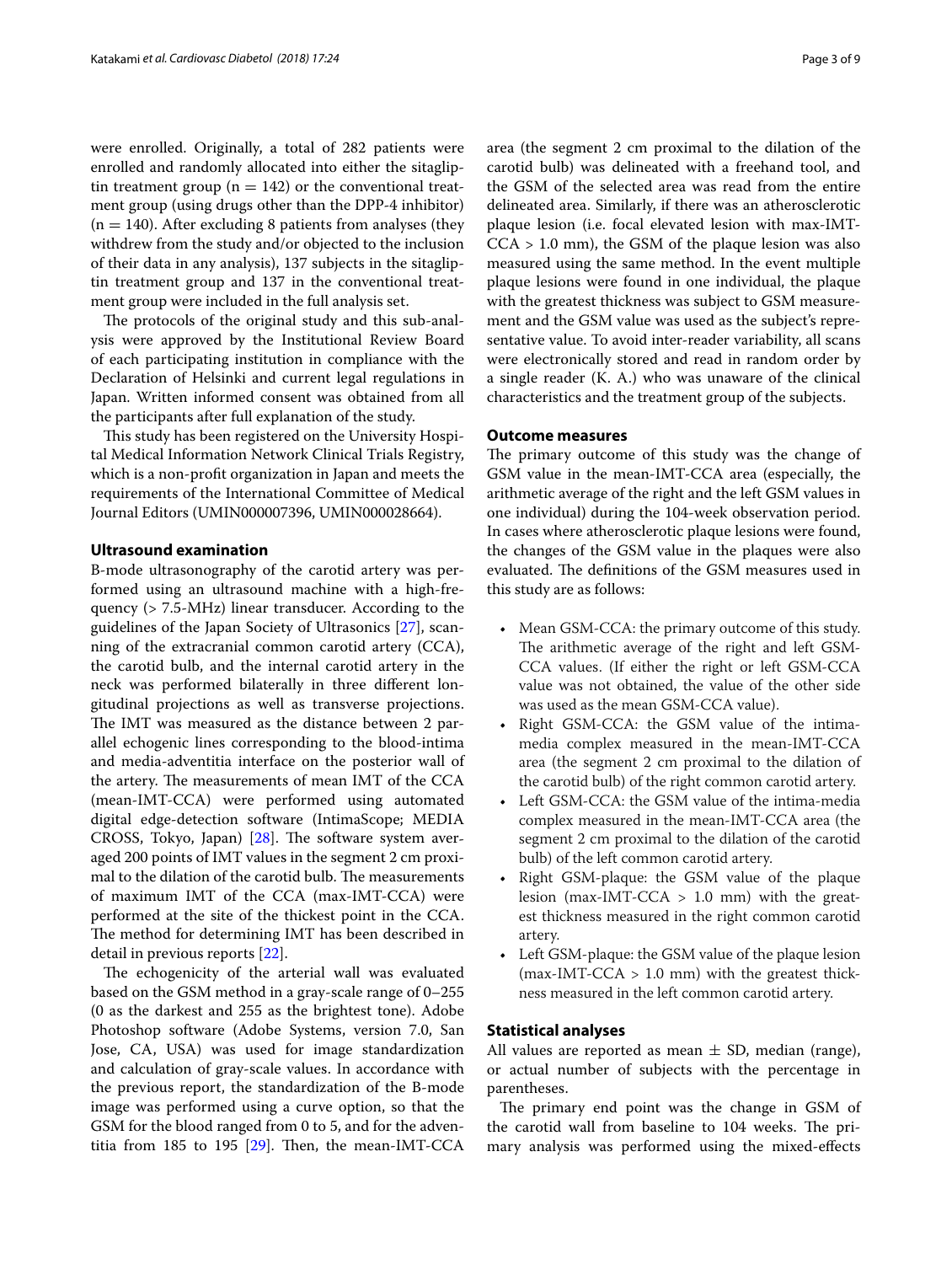model for repeated measures (MMRM) including treatment group, time (week), baseline GSM, and interaction between treatment group and time with an unstructured covariance structure to model within-subject variability. Subgroup analyses were also performed in subgroups by baseline sex, age, duration of diabetes, body mass index (BMI), HbA1c, presence of hypertension, presence of dyslipidemia, use of renin–angiotensin–aldosterone system inhibitors, and use of statins. In this subgroup analysis, diferences in parameters from baseline to 104 weeks between groups were analyzed by the Student's t-test. Baseline and follow-up group comparisons were assessed with the Student t test or Wilcoxon rank sum test for continuous variables and Fisher's exact test for categorical variables.

To evaluate the associations between change in the mean GSM-CCA and other clinical parameters such as age, gender, body mass index (BMI), HbA1c, serum lipid levels (e.g. TC, HDL-C, TG), blood pressure, smoking status, administration of the anti-diabetic drugs other than insulin and DPP-4 inhibitors, anti-hyperlipidemic drugs, and anti-hypertensive drugs, and mean-IMT-CCA, regression analyses including treatment group as a covariate were performed.

All statistical tests were two-sided with a 5% signifcance level. Analyses were performed using SAS 9.4 software (SAS Institute Inc., Cary, NC).

#### **Results**

## **Baseline characteristics of study subjects**

The baseline demographic and clinical characteristics of the 274 study participants (137 subjects in the sitagliptin group and 137 in the conventional treatment group) have been previously reported [[22\]](#page-8-6). In summary, there were no signifcant diferences between the sitagliptin group and the conventional treatment group in terms of the clinical parameters: the percentage of males was 61 and 60% ( $p = 1.00$ ), age was 64  $\pm$  10 and 64  $\pm$  10 years  $(p = 0.90)$ , the percentage of current smoker was 22 and 21% (p = 0.22), duration of T2DM was  $17.2 \pm 8.5$  and  $17.3 \pm 8.7$  years (p = 0.94), HbA1c was  $8.1 \pm 1.1$  and  $8.0 \pm 1.0\%$  (p = 0.45), BMI was  $25 \pm 4$  and  $25 \pm 4$  kg/  $m<sup>2</sup>$  (p = 0.88), the prevalence of hypertension was 55 and 63% ( $p = 0.22$ ), the prevalence of dyslipidemia was 66 and 61% ( $p = 0.45$ ), and the percentage of statin use was 48 and 46% ( $p = 0.81$ ), respectively..

## **Efect of sitagliptin on metabolic factors and carotid IMT**

Efect of sitagliptin on metabolic factors and carotid IMT have been also previously reported [\[22\]](#page-8-6). In summary, sitagliptin treatment had a more potent glucose-lowering efect than the conventional treatment  $(-0.5 \pm 1.0\% \text{ vs. } -0.2 \pm 0.9\% \text{, p} = 0.004) \text{ without an}$  increase in hypoglycemia. However, regarding serum lipid profles, blood pressure, and markers of infammation and endothelial injury (i.e. hs-CRP, interleukin-6, ICAM-1 and VCAM-1), there were no signifcant between-group diferences in changes from baseline to 104 weeks (data not shown). Reductions in the mean and left maximum IMT, but not right maximum IMT, of the common carotid arteries at 104 weeks were signifcantly greater after sitagliptin treatment than after conventional treatment (− 0.029 mm [SE 0.013] vs. 0.024 mm [SE 0.013],  $p = 0.005$ ;  $- 0.065$  mm [SE 0.027] vs. 0.022 mm [SE 0.026],  $p = 0.021$ , and  $- 0.007$  mm [SE 0.031] vs. 0.027 mm [SE 0.031],  $p = 0.45$ , respectively) [\[22](#page-8-6)].

## **Efect of sitagliptin on the ultrasonic tissue characteristics of the carotid wall**

At baseline, plaque lesions were observed in the right CCA in 139 subjects (74 subjects in the sitagliptin group and 65 in the conventional treatment group) and in the left CCA in 157 subjects (80 subjects in the sitagliptin group and 77 in the conventional treatment group), respectively. The GSM values of these plaques were measured. There were no significant differences in all the GSM measures (i.e. mean GSM-CCA, right GSM-CCA, left GSM-CCA, right GSM-Plaque, and left GSM-Plaque) between the two treatment groups at baseline (Table [1\)](#page-4-0).

The magnitude of the change in GSM values during the treatment period was evaluated using the MMRM (Table  $1$ ). The mean GSM-CCA significantly increased in the sitagliptin treatment group (adjusted  $\Delta$ GSM = 2.40  $\pm$  1.19 [mean  $\pm$  SE], p = 0.044) but not in the in the conventional treatment group (adjusted  $\Delta$ GSM = 1.32  $\pm$  1.19, p = 0.27). In the sitagliptin treatment group, right GSM-Plaque (adjusted  $\Delta$ GSM = 5.49  $\pm$  2.69, p = 0.044) and left GSM-Plaque (adjusted  $\Delta$ GSM = 5.10  $\pm$  2.50, p = 0.044) also signifcantly increased during the 104-week observation period. Similarly, right GSM-CCA and left GSM-CCA tended to increase during the 104-week observation period, while it did not reach the statistical signifcance (adjusted  $\Delta$ GSM = 2.39  $\pm$  1.38, p = 0.084 and adjusted  $\Delta$ GSM = 2.08  $\pm$  1.48, p = 0.16, respectively). However, in the conventional treatment group, there were no signifcant changes in all the GSM measures (i.e. mean GSM-CCA, right GSM-CCA, left GSM-CCA, right GSM-Plaque, and left GSM-Plaque) during the 104-week observation period.

Similar fndings were shown even after adjustment for possible confounding factors such as age, gender, BMI, HbA1c, serum lipid levels, blood pressure, smoking status, and administration of anti-diabetic, anti-hypertensive, anti-hyperlipidemic and anti-platelet drugs (data not shown).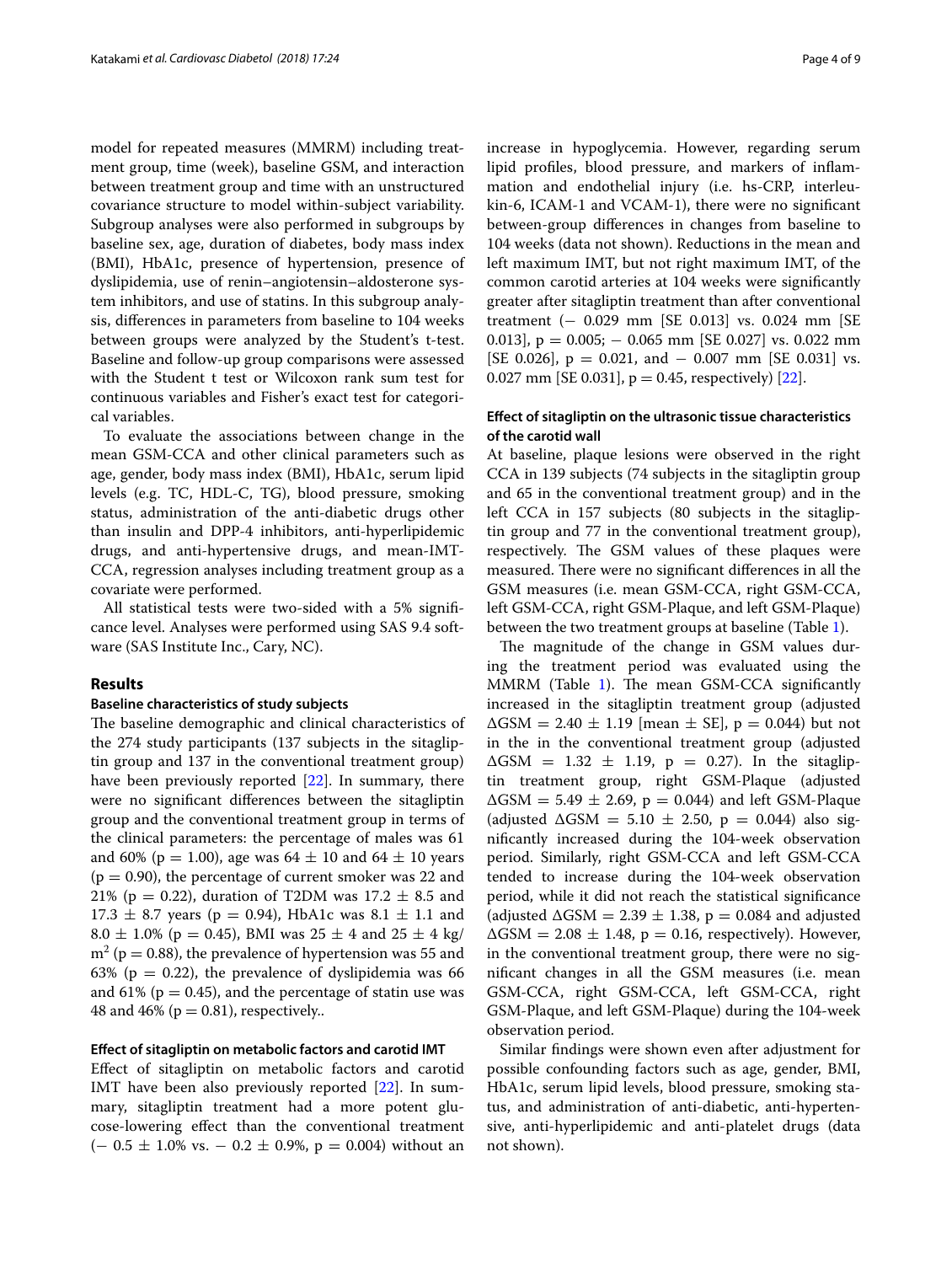|                          | n | Sitagliptin treatment group n |     | Conventional treatment group Adj. mean difference (95% CI) p value between-group |                           |      |
|--------------------------|---|-------------------------------|-----|----------------------------------------------------------------------------------|---------------------------|------|
| Mean GSM-CCA (weeks)     |   |                               |     |                                                                                  |                           |      |
|                          |   | Baseline 137 50.6 ± 18.6      |     | $136$ $52.6 \pm 18.3$                                                            |                           | 0.36 |
| 52                       |   | $130$ $51.1 \pm 17.9$         | 126 | $52.0 \pm 17.6$                                                                  |                           | 0.66 |
| 104                      |   | $120$ $52.6 \pm 16.9$         |     | $122$ $53.5 \pm 20.3$                                                            |                           | 0.69 |
| Mean change (SE) (weeks) |   |                               |     |                                                                                  |                           |      |
| 52                       |   | 0.65(1.11)                    |     | 0.25(1.14)                                                                       | $0.40 (- 2.74, 3.53)$     | 0.80 |
| 104                      |   | $2.40(1.19)^{*}$              |     | 1.32(1.19)                                                                       | $1.08 (- 2.23, 4.39)$     | 0.52 |
| Right GSM-CCA (weeks)    |   |                               |     |                                                                                  |                           |      |
| Baseline                 |   | 136 $51.3 \pm 20.6$           |     | 136 $52.8 \pm 18.9$                                                              |                           | 0.53 |
| 52                       |   | 129 $51.2 \pm 19.1$           |     | 126 $53.1 \pm 18.8$                                                              |                           | 0.41 |
| 104                      |   | $120$ $53.2 \pm 18.2$         |     | 122 $53.4 \pm 20.6$                                                              |                           | 0.94 |
| Mean change (SE) (weeks) |   |                               |     |                                                                                  |                           |      |
| 52                       |   | 0.14(1.30)                    |     | 1.26(1.32)                                                                       | $-1.13 (-4.77, 2.53)$     | 0.54 |
| 104                      |   | 2.39(1.38)                    |     | 0.85(1.37)                                                                       | $1.53$ (- 2.30, 5.36)     | 0.43 |
| Left GSM-CCA (weeks)     |   |                               |     |                                                                                  |                           |      |
|                          |   | Baseline 136 49.9 ± 19.9      |     | 136 $52.5 \pm 21.2$                                                              |                           | 0.30 |
| 52                       |   | 130 50.9 ± 19.4               |     | 126 50.9 ± 19.5                                                                  |                           | 0.99 |
| 104                      |   | 120 51.9 ± 19.0               |     | 122 $53.6 \pm 22.2$                                                              |                           | 0.52 |
| Mean change (SE) (weeks) |   |                               |     |                                                                                  |                           |      |
| 52                       |   | 1.12(1.38)                    |     | $-0.46(1.40)$                                                                    | $1.58 (- 2.29, 5.45)$     | 0.42 |
| 104                      |   | 2.08(1.48)                    |     | 2.12(1.48)                                                                       | $-0.04 (-4.17, 4.09)$     | 0.98 |
| Right GSM-plaque (weeks) |   |                               |     |                                                                                  |                           |      |
| Baseline                 |   | 74 51.4 ± 19.5                | 65  | $55.8 \pm 21.5$                                                                  |                           | 0.21 |
| 52                       |   | 72 51.7 ± 19.3                | 56  | $55.6 \pm 22.9$                                                                  |                           | 0.30 |
| 104                      |   | 61 $53.5 \pm 20.4$            | 62  | $59.2 \pm 23.6$                                                                  |                           | 0.16 |
| Mean change (SE) (weeks) |   |                               |     |                                                                                  |                           |      |
| 52                       |   | 2.06(2.04)                    |     | 2.80(2.23)                                                                       | $-0.74$ ( $-6.77$ , 5.28) | 0.81 |
| 104                      |   | $5.49(2.69)$ *                |     | 4.20(2.71)                                                                       | $1.29(-6.30, 8.88)$       | 0.74 |
| Left GSM-plaque (weeks)  |   |                               |     |                                                                                  |                           |      |
| Baseline                 |   | 80 $52.6 \pm 23.5$            | 77  | $55.4 \pm 20.9$                                                                  |                           | 0.43 |
| 52                       |   | 76 51.2 ± 19.4                | 69  | $54.5 \pm 20.5$                                                                  |                           | 0.32 |
| 104                      |   | 73 $54.5 \pm 21.3$            | 73  | $51.9 \pm 17.5$                                                                  |                           | 0.42 |
| Mean change (SE) (weeks) |   |                               |     |                                                                                  |                           |      |
| 52                       |   | 1.15(2.19)                    |     | $-0.05(2.24)$                                                                    | $1.20 (-5.01, 7.41)$      | 0.70 |
| 104                      |   | $5.10(2.50)$ *                |     | $-0.35(2.57)$                                                                    | $5.45$ (-1.66, 12.56)     | 0.13 |

## <span id="page-4-0"></span>**Table 1 The efect of sitagliptin on the GSM of the carotid wall**

The primary outcome of this study was the change of Mean GSM-CCA (sown in italics). Data are mean  $\pm$  SD unless otherwise stated

Comparisons of GSMs during treatment with those at baseline were performed with one-sample t-test based on a mixed-efects model for repeated measures. Diferences in Δchange in GSM from baseline at 52 and 104 weeks between groups were analyzed with a mixed-efects model for repeated measures. Treatment group, week, interactions between treatment group and week, and baseline GSM were included as fxed efects

*CI* confdence interval, *GSM* gray-scale median, *CCA* common carotid artery, *SE* standard error

 $*$  p  $< 0.05$ 

However, there was no signifcant diference in the change in GSM measures from baseline at 52 and 104 weeks between the two groups.

Diferences in Δchange in mean GSM-CCA in patients treated with or without sitagliptin in sub-groups were shown as Fig. [1](#page-5-0). This subgroup analysis revealed similar results, while there was a signifcant between-treatment-group diference in Δchange in mean GSM-CCA in patients with dyslipidemia.

Regression analyses revealed that there was no statistically signifcant association between change in the mean GSM-CCA and clinical parameters such as age, gender, BMI, HbA1c, serum lipid levels (e.g. TC, HDL-C, TG), blood pressure, smoking status, and administration of the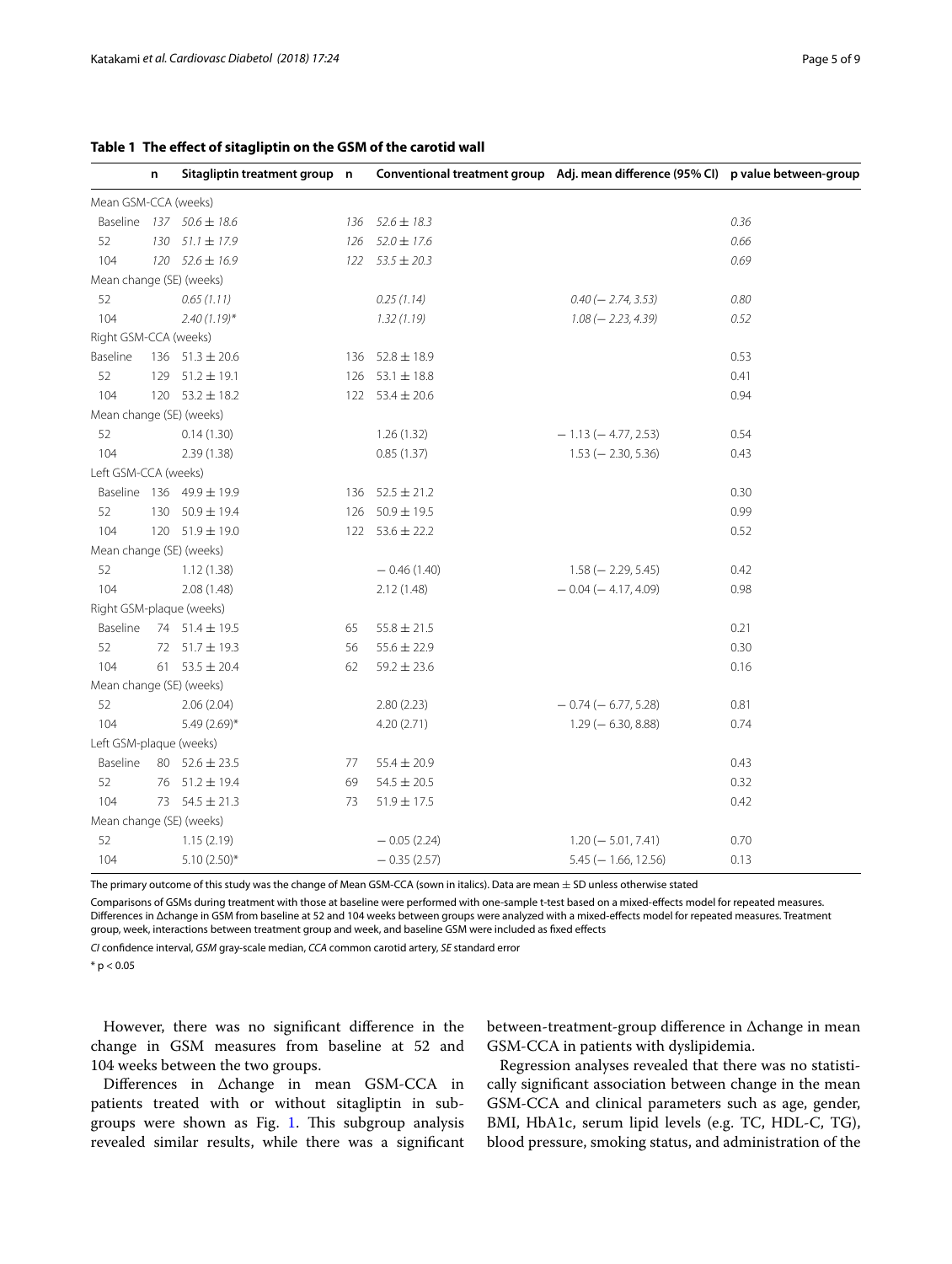

<span id="page-5-0"></span>anti-diabetic drugs other than insulin and DPP-4 inhibitors, anti-hyperlipidemic drugs, and anti-hypertensive drugs, and mean-IMT-CCA.

## **Discussion**

Many previous studies have provided the evidences that incretin-related agents such as GLP-1 analogues and DPP-4 inhibitors provide beneficial effects against atherosclerosis [[7,](#page-7-4) [20](#page-8-5)[–22](#page-8-6), [30](#page-8-14), [31\]](#page-8-15). Although the PROLOGUE trial, a study to evaluate whether DPP-4 inhibitors afect atherosclerosis, did not show an additional efect of sitagliptin on the progression of carotid IMT [[32](#page-8-16)], several studies demonstrated that DPP-4 inhibitors more potently inhibited the progression of carotid IMT than conventional treatment in patients with T2DM [[21](#page-8-17), [22](#page-8-6), [30\]](#page-8-14). However, it remains unclear whether these agents afect the tissue characteristics of the carotid arterial wall.

The present study, a post hoc sub-analysis using data obtained from the SPIKE study showed that sitagliptin treatment signifcantly increased the GSM value, an index of ultrasonic tissue characteristics, of the carotid arterial wall over a 104-week observation period, while conventional treatment did not afect the GSM value. This finding was complementary with the result of the original SPIKE study showing that sitagliptin treatment more potently inhibited the progression of carotid IMT than conventional treatment in patients with T2DM [\[22](#page-8-6)]. Our study was also consistent with another previous study using samples from asymptomatic patients undergoing carotid endarterectomy that revealed that incretin therapy–treated plaques presented with higher collagen content and less infammation and oxidative stress than non-incretin–treated plaques, indicating a more stable plaque phenotype [\[33](#page-8-18)].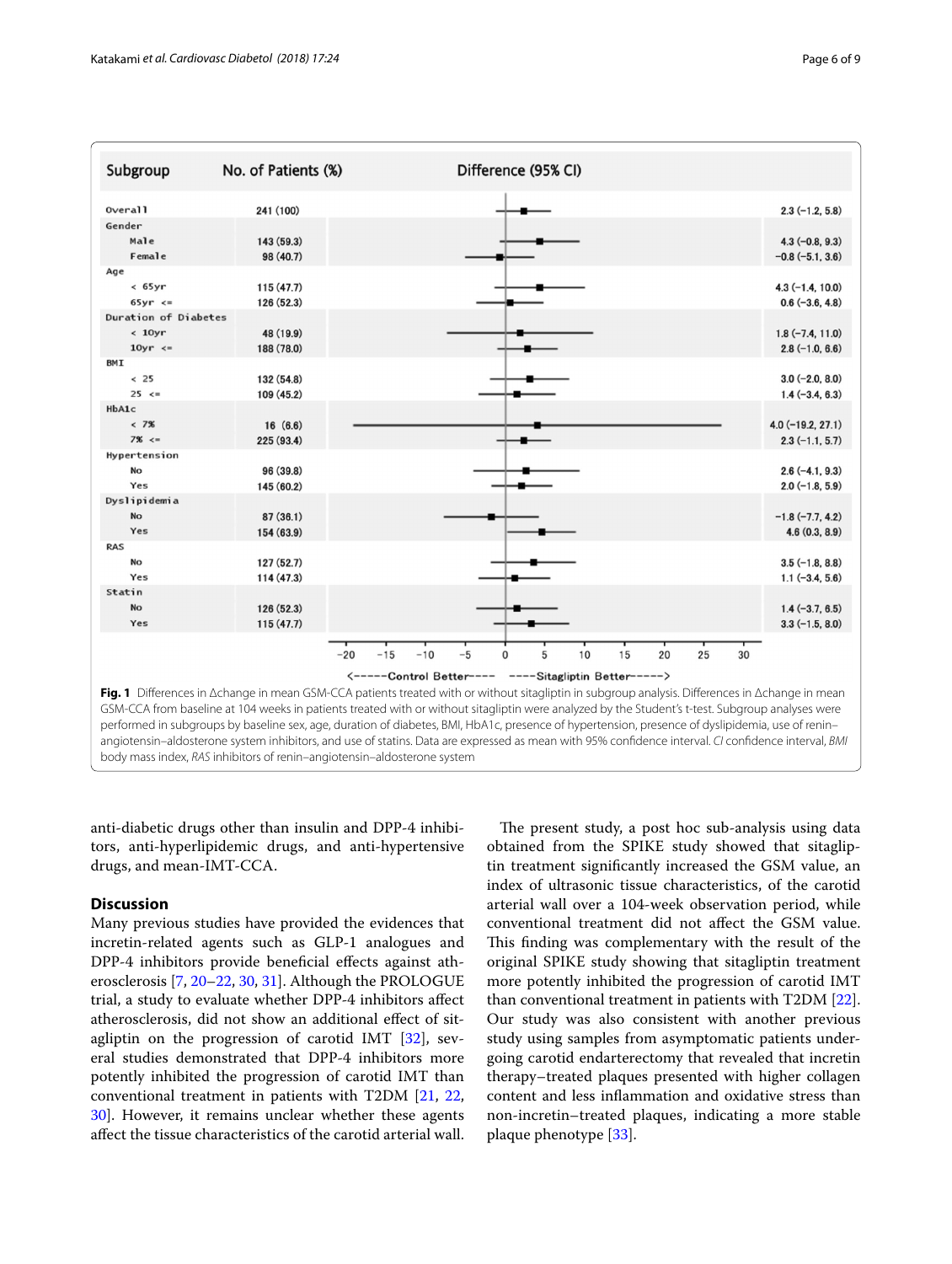The precise mechanism how sitagliptin improved the tissue characteristic of the carotid arterial wall remains unclear. Hypercholesterolemia, oxidative stress, infammation, and insulin resistance are major risk factors for the formation of the vulnerable plaque [\[34](#page-8-19), [35\]](#page-8-20). However, in the present study, neither serum lipid profles nor infammation markers were signifcantly associated with change in the mean GSM-CCA. Improvement in hyperglycemia may be related to the improvement of the tissue characteristics of the carotid arterial wall, since reduction in HbA1c was tended to be larger in the sitagliptin treatment group [\[22](#page-8-6)]. Low plasma adiponectin levels are associated with increased plaque vulnerability [\[36](#page-8-21)]. Interestingly, atherosclerotic plaques of T2DM patients showed lower levels of adiponectin and adaptor protein PH domain and leucine zipper containing 1 (APPL1), an adaptor protein that interact directly with adiponectin receptors, compared with non-diabetic patients. It was also shown that current incretin-users presented higher adiponectin and APPL1 content compared with never incretin users  $[37]$ . These findings suggest a potential role of adiponectin/APPL1 signaling mediating the benefcial efect of sitagliptin on the tissue characteristic of the carotid arterial wall. In addition, recent studies suggest that DPP-4 may play a direct role in vascular infammation and atherosclerosis independent of its metabolic actions  $[11, 38-40]$  $[11, 38-40]$  $[11, 38-40]$ . Thus, direct anti-atherosclerotic efect of sitagliptin on vascular cells is another possible explanation for its beneficial effect on carotid arterial wall, since DPP-4 inhibitors had anti-atherosclerotic efects in both a GLP-1-dependent and GLP-1-independent manners [\[8](#page-7-5)[–13\]](#page-8-0).

Several limitations of our study should be discussed. First, although a signifcant increase in GSM value during the treatment period was observed in sitagliptin treatment group alone, there was no between-group difference in the changes of GSM values between the two treatment groups. Therefore, it would be premature to conclude that sitagliptin treatment signifcantly improved the tissue characteristics of the carotid arterial wall. Second, the present study is a post hoc sub-analysis using data obtained from the SPIKE study. Third, the ultrasound settings for each image were not always standardized. However, the blood was used as the reference for black and the adventitia as the reference for white, and gain settings for measurements within an individual were similar throughout the study. Therefore, the impact of gain of ultrasound beam on the GSM value would be quite small, if any. Fourth, compared with the SPIKE trial showing benefcial efect of sitagliptin on progression of carotid IMT, in the PROLOGUE trial the change in carotid IMT in the sitagliptin group did not difer signifcantly from that in the conventional treatment group [\[22](#page-8-6), [32\]](#page-8-16). As Oyama, et al. described in their paper, one possible explanation for this discrepancy is that higher prevalence of statin use in the PROLOGUE study as compared to the SPIKE trial masked the benefcial efect of sitagliptin, since statins potently suppress IMT progression. In addition, in the PROLOGUE study, additional use of both pioglitazone and biguanides increased in the conventional treatment group, possibly contributing to the suppression of IMT progression. Thus, administration of anti-diabetic, anti-hyperlipidemic, and anti-hypertensive drugs may afect the plaque components as well as its thickness. Although the baseline medical prescriptions were almost matched in this post hoc analysis of the SPIKE trial, it was not possible to adjust for the efect of changes in therapeutic regimen during the observation period. Another possible explanation for the diferent efect of sitagliptin on progression of carotid IMT between these two studies is that the baseline characteristics of the participants, such as severity of T2DM, HbA1c level, and the prevalence of hypertension, dyslipidemia, and cardiovascular disease, difered between them. Therefore, it would thus be premature to generalize our fndings to the T2DM patients with higher risk for atherosclerosis.

## **Conclusions**

In conclusion, a post hoc sub-analysis suggests that the tissue characteristics of the carotid arterial wall were improved in the sitagliptin treatment group during the 104-week treatment period but not in the conventional treatment group. However, the statistically signifcant additional efect of sitagliptin on carotid GSM relative to conventional treatment was not demonstrated. Prespecifed studies with large sample size would be necessary to confrm our fndings.

#### **Abbreviations**

BMI: body mass index; CCA: common carotid artery; CVD: cardiovascular disease; DM: diabetes mellitus; DPP-4: dipeptidyl peptidase-4; GLP-1: glucagonlike polypeptide-1; GSM: gray-scale median; HR: hazard ratio; IMT: intimamedia thickness; MMRM: mixed-efects model for repeated measures; T2DM: type 2 diabetes mellitus.

#### **Authors' contributions**

All authors contributed to the concept and design of this ongoing study. NK was the principal guarantor of this work and has full access to all the data and takes responsibility for the integrity of the data and accuracy of data analysis. All authors read and approved the fnal manuscript.

#### **Author details**

<sup>1</sup> Department of Metabolic Medicine, Osaka University Graduate School of Medicine, 2‑2, Yamadaoka, Suita, Osaka 565‑0871, Japan. 2 Department of Metabolism and Atherosclerosis, Osaka University Graduate School of Medicine, 2-2, Yamadaoka, Suita, Osaka 565-0871, Japan.<sup>3</sup> Department of Medicine, Metabolism & Endocrinology, Juntendo University Graduate School of Medi‑ cine, Hongo 2-1-1, Bunkyo-ku, Tokyo 113-8421, Japan. <sup>4</sup> Center for Molecular Diabetology, Juntendo University Graduate School of Medicine, Hongo 2-1-1, Bunkyo-ku, Tokyo 113-8421, Japan. <sup>5</sup> Osaka Police Hospital, 10-31 Kitayamacho,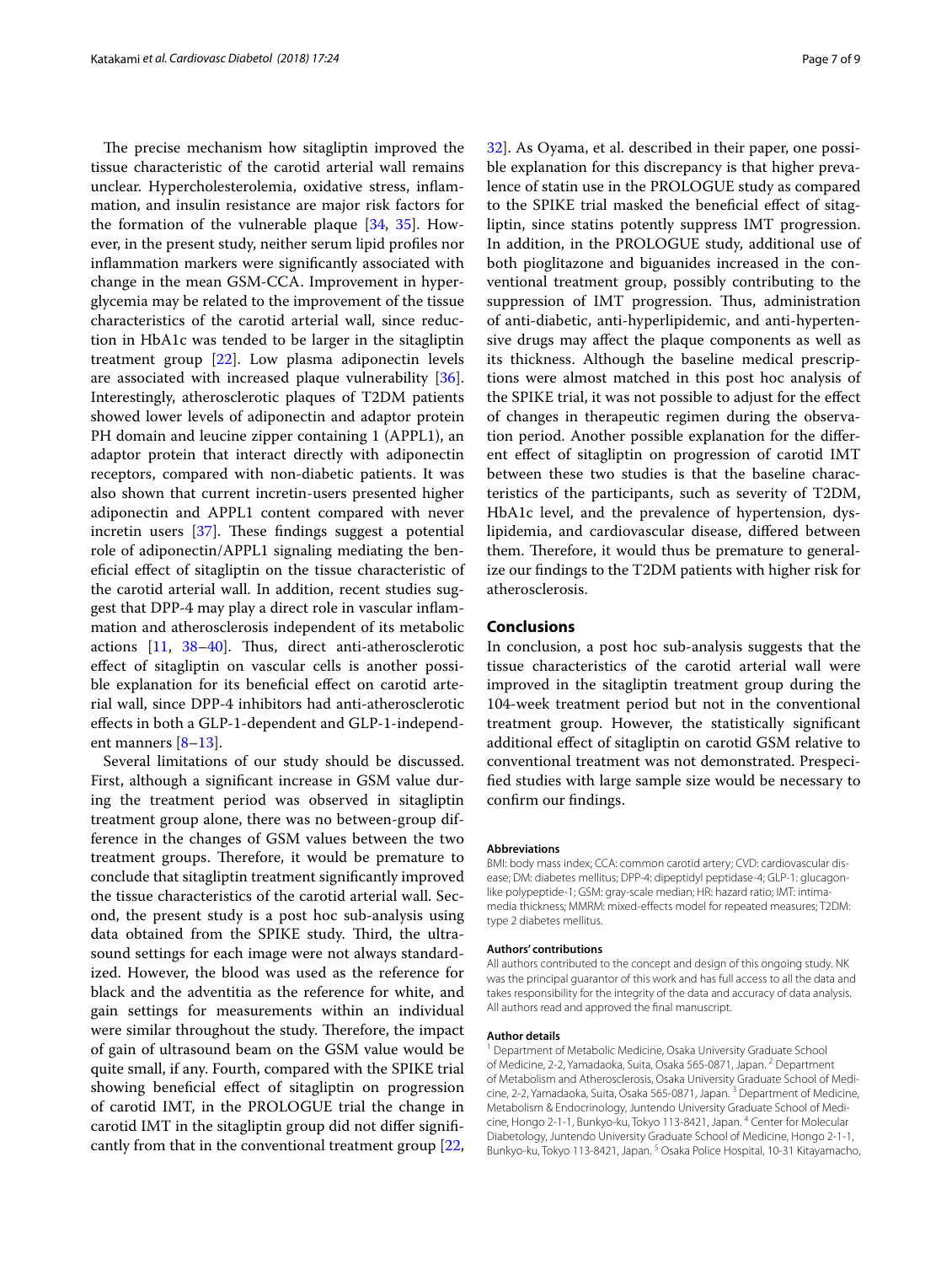Tennoji-ku, Osaka 543-0035, Japan. <sup>6</sup> Department of Diabetes Care Medicine, Osaka University Graduate School of Medicine, 2‑2, Yamadaoka, Suita, Osaka 565-0871, Japan.<sup>7</sup> Department of Biostatistics, Faculty of Medicine, University of Tsukuba, 1‑1‑1, Tennodai, Tsukuba, Ibaraki 305‑8575, Japan. 8 Center for Therapeutic Innovations in Diabetes, Juntendo University Graduate School of Medicine, Hongo 2‑1‑1, Bunkyo‑ku, Tokyo 113‑8421, Japan.

#### **Acknowledgements**

The authors gratefully acknowledge the assistance of K. Ando in performing GSM analysis and H. Yamada and D. Takayama (Soiken Holdings Inc, Tokyo Japan) in performing statistical analysis.

#### **Competing interests**

NKa holds an endowed chair (Department of Metabolism and Atherosclerosis) established by funds from Kowa Pharmaceutical Co., has received research funds from MSD and lecture fees from Arkray Co. Ltd., Astellas Pharma Inc., Boehringer Ingelheim, Daiichi Sankyo Inc., Dainippon Sumitomo Pharma Co., Eli Lilly, Kowa Pharmaceutical Co., Kyowa Hakko Kirin Co. Ltd., Mitsubishi Tanabe Pharma Co., Novo Nordisk Pharma, Ono Pharmaceutical Co., Takeda Pharmaceutical Co., Sanof-Aventis, and Shionogi & Co. TMi received research funds from MSD and Takeda Pharma K.K. and has received lecture fees from AstraZeneca K.K., Boehringer Ingelheim, Eli Lilly, Kowa Pharmaceutical Co., Mitsubishi Tanabe Pharma Co., MSD, Ono Pharmaceutical Co., and Takeda Pharmaceutical Co. YI has no fnancial conficts of interest. MT holds an endowed chair (Department of Diabetes Care Medicine) established by AstraZeneca K.K., Boehringer Ingelheim, Mitsubishi Tanabe Pharma Co., MSD, Novo Nordisk Pharma, Ono Pharmaceutical Co., Taisho Toyama Pharmaceutical Co. TM is assigned to associate professor (Department of Metabolic Medicine) has received research funds from Daiichi Sankyo Inc., Ono Pharmaceutical Co, Eli Lilly, Novo Nordisk Pharma, Takeda Pharmaceutical Co. and lecture fees from MSD, Astellas Pharma Inc., Boehringer Ingelheim, Daiichi Sankyo Inc., Dainippon Sumitomo Pharma Co., Eli Lilly, Kowa Pharmaceutical Co., Kyowa Hakko Kirin Co. Ltd., Mitsubishi Tanabe Pharma Co., Novo Nordisk Pharma, Ono Pharmaceutical Co., Kissei Pharmaceutical Co., Taisho Toyama Pharmaceutical Co., Ltd., Sanwa Kagaku Kenkyusho Co., Sanof Co. MG received lecture and/or consultant fees from Daiichi Sankyo Company, Ltd., Novartis, Taiho Pharma, and Ferring Pharma, received travel fees from Takeda Pharmaceutical Co., and received manuscript fees from Kowa Co. Ltd. IS received lecture fees from Astellas Pharma Inc., AstraZeneca K.K., MSD K.K., Ono Pharmaceutical Co., Kyowa Hakko Kirin Co., Kowa Pharmaceutical Co., Sanof K.K., Sanwa Kagaku Kenkyusho Co., Daiichi Sankyo Co., Takeda Pharma K.K., Mitsubishi Tanabe Pharma Co., Teijin Pharma, Eli Lilly Japan K.K., Nippon Boehringer Ingelheim Co., Novartis Pharma K.K., Novo Nordisk Pharma, Bayer Yakuhin, Pfzer Japan Inc., Bristol-Myers K.K., Mochida Pharmaceutical Co., Shionogi & Co., and Taisho Toyama Pharmaceutical Co., and research funds from Astellas Pharma Inc., AstraZeneca K.K., Eisai Co., MSD K.K, Otsuka Pharmaceutical Co., Ono Pharmaceutical Co., Kaken Pharmaceutical Co., Kissei Pharmaceutical Co., Kyowa Hakko Kirin Co., Sanof K.K., Shionogi & Co., Daiichi Sankyo Co., Dainippon Sumitomo Pharma Co., Takeda Pharma K.K., Mitsubishi Tanabe Pharma Co., Teijin Pharma, Nippon Boehringer Ingelheim Co., Novartis Pharma K.K., Novo Nordisk Pharma, Pfzer Japan Inc., Bristol-Myers K.K., Mochida Pharmaceutical Co., Eli Lilly Japan K.K, Kowa Co., Ltd., Kowa Pharmaceutical Co., and Taisho Toyama Pharmaceutical Co. HW received lecture fees from Novo Nordisk, Inc., Eli Lilly and Company, Sanof, Dainippon Sumitomo Pharma Co., Fujiflm, Bayer Health Care, Kissei Pharmaceutical Company, Mochida Pharmaceutical Company, MSD, Takeda Pharmaceutical Company, Boehringer Ingelheim Pharmaceuticals Inc., Daiichi-Sankyo, Ono Pharmaceutical Co. Ltd., Novartis Pharmaceuticals Corporation, Mitsubishi Tanabe Pharma Corporation, AstraZeneca LP, Kyowa Hakko Kirin Company Ltd., Sanwa Kagaku Kenkyusho Co. Ltd., Kowa Company Ltd., Astellas Pharma Inc.; advisory fees from Novo Nordisk, Inc., Mochida Pharma Company, AstraZeneca LP, Kowa Company, Astellas Pharma Inc., Sanof, Boehringer Ingelheim Pharmaceuticals Inc., MSD, Mitsubishi Tanabe Pharma Corporation, Novartis Pharmaceuticals Corporation, Dainippon Sumitomo Pharma Co., Takeda Pharmaceutical Company, Ono Pharmaceutical Co., Pfzer Inc., and Kowa Company; and research funds from Boehringer Ingelheim, Pfzer, Mochida Pharmaceutical Co., Sanof-Aventis, Novo Nordisk Pharma, Novartis Pharmaceuticals, Sanwakagaku Kenkyusho, Terumo Corp. Eli Lilly, Mitsubishi Tanabe Pharma, Daiichi Sankyo Inc., Takeda Pharmaceutical Co., MSD, Shionogi, Pharma, Dainippon Sumitomo Pharma, Kissei Pharma, and Astrazeneca K.K.

#### **Availability of data and materials**

The datasets used and/or analysed during the current study are available from the corresponding author on reasonable request.

#### **Consent for publications**

Not applicable.

#### **Ethics approval and consent to participate and publish**

The study protocol was approved by the Research Ethics Committee of Osaka University Graduate School of Medicine and the study was conducted in accordance with the principles of the Helsinki Declaration. This study is a retrospective analysis of the obtained data, carried out by the opt-out method of our hospital website.

#### **Funding**

This research was supported by Grants-in-Aid for Scientifc Research from the Japanese Ministry of Education, Science, Sports, Culture and Technology [KAKENHI 16K09747].

#### **Publisher's Note**

Springer Nature remains neutral with regard to jurisdictional claims in published maps and institutional afliations.

Received: 25 November 2017 Accepted: 22 January 2018 Published online: 05 February 2018

#### **References**

- <span id="page-7-0"></span>1. Fuster V, Badimon L, Badimon JJ, Chesebro JH. The pathogenesis of coronary artery disease and the acute coronary syndromes. N Engl J Med. 1992;326:242–50.
- 2. Lee RT, Grodzinsky AJ, Frank EH, Kamm RD, Schoen FJ. Structuredependent dynamic mechanical behavior of fbrous caps from human atherosclerotic plaques. Circulation. 1991;83:1764–70.
- 3. Davies MJ, Richardson PD, Woolf N, Katz DR, Mann J. Risk of thrombosis in human atherosclerotic plaques: role of extracellular lipid, macrophage, and smooth muscle cell content. Br Heart J. 1993;69:377–81.
- <span id="page-7-1"></span>4. Falk E. Pathogenesis of atherosclerosis. J Am Coll Cardiol. 2006;47:C7–12.
- <span id="page-7-2"></span>5. Creager MA, Lüscher TF, Cosentino F, Beckman JA. Diabetes and vascular disease: pathophysiology, clinical consequences, and medical therapy: part I. Circulation. 2003;108:1527–32.
- <span id="page-7-3"></span>6. Fadini GP, Avogaro A. Cardiovascular efects of DPP-4 inhibition: beyond GLP-1. Vascul Pharmacol. 2011;55:10–6.
- <span id="page-7-4"></span>7. Song X, Jia H, Jiang Y, Wang L, Zhang Y, Mu Y, Liu Y. Anti-atherosclerotic efects of the glucagon-like peptide-1 (GLP-1) based therapies in patients with type 2 Diabetes Mellitus: a meta-analysis. Sci Rep. 2015;26(5):10202.
- <span id="page-7-5"></span>8. Terasaki M, Nagashima M, Nohtomi K, Kohashi K, Tomoyasu M, Sinmura K, Nogi Y, Katayama Y, Sato K, Itoh F, Watanabe T, Hirano T. Preventive efect of dipeptidyl peptidase-4 inhibitor on atherosclerosis is mainly attributable to incretin's actions in nondiabetic and diabetic apolipoprotein E-null mice. PLoS ONE. 2013;8:e70933.
- 9. Terasaki Y, Nomiyama T, Kawanami T, Hamaguchi Y, Takahashi H, Tanaka T, Murase K, Nagaishi R, Tanabe M, Yanase T. Dipeptidyl peptidase-4 inhibitor linagliptin attenuates neointima formation after vascular injury. Cardiovasc Diabetol. 2014;13:154.
- 10. Nader MA. Sitagliptin ameliorates lipid profle changes and endothelium dysfunction induced by atherogenic diet in rabbits. Naunyn Schmiedebergs Arch Pharmacol. 2014;387:433–44.
- <span id="page-7-6"></span>11. Hirano T, Mori Y. Anti-atherogenic and anti-infammatory properties of glucagon-like peptide-1, glucose-dependent insulinotropic polypeptide, and dipeptidyl peptidase-4 inhibitors in experimental animals. J Diabetes Investig. 2016;7:80–6.
- 12. Matsubara J, Sugiyama S, Sugamura K, Nakamura T, Fujiwara Y, Akiyama E, Kurokawa H, Nozaki T, Ohba K, Konishi M, Maeda H, Izumiya Y, Kaikita K, Sumida H, Jinnouchi H, Matsui K, Kim-Mitsuyama S, Takeya M, Ogawa H. A dipeptidyl peptidase-4 inhibitor, des-fuoro-sitagliptin, improves endothelial function and reduces atherosclerotic lesion formation in apolipoprotein E-defcient mice. J Am Coll Cardiol. 2012;59:265–76.